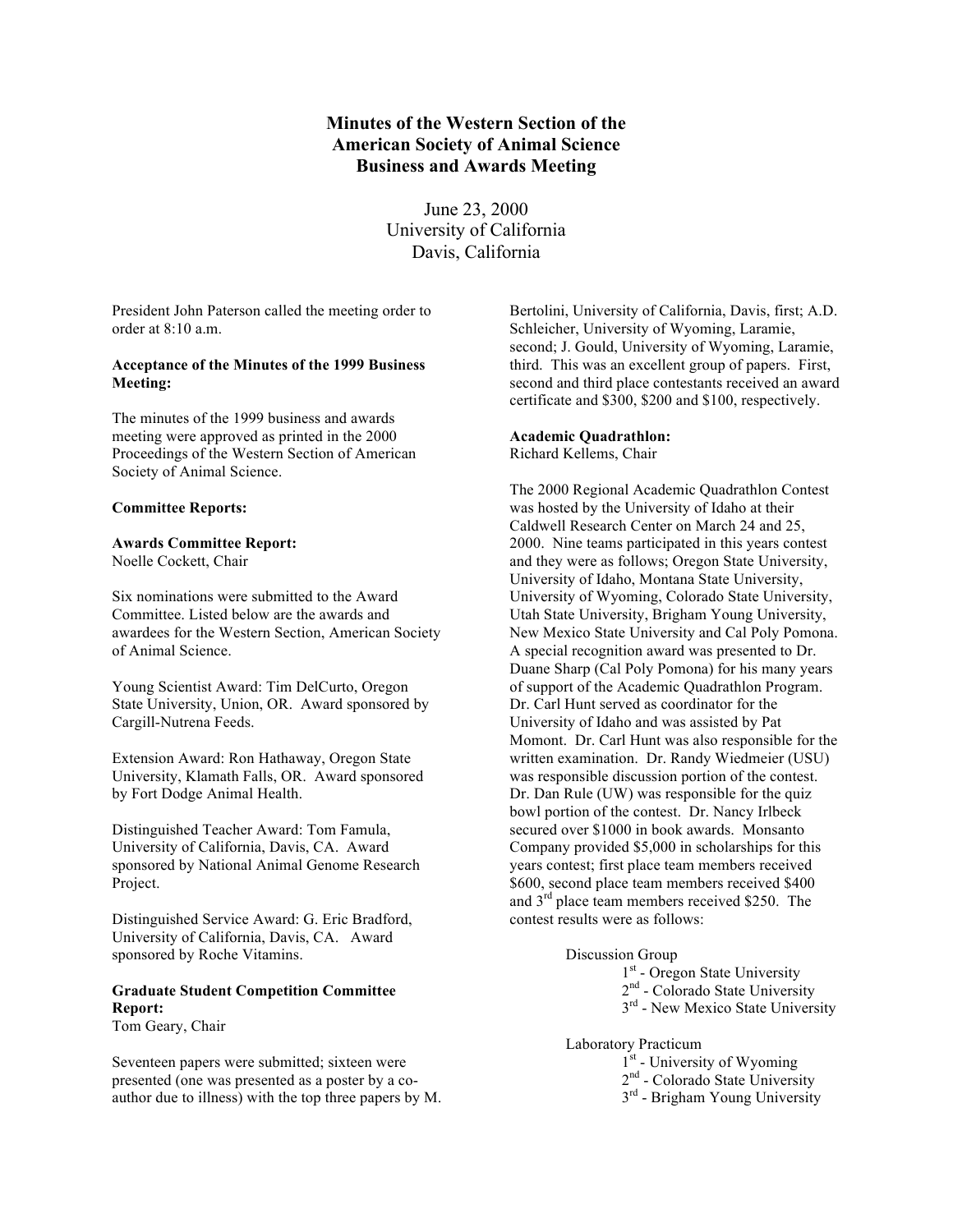Written Examination

1<sup>st</sup> - Brigham Young University

2<sup>nd</sup> - Cal Poly Pomona

3<sup>rd</sup> - University of Idaho

Quiz Bowl

1<sup>st</sup> - Brigham Young University

2<sup>nd</sup> - University of Wyoming

3<sup>rd</sup> - Oregon State University

Overall Placings

1<sup>st</sup> - Brigham Young University

- $2<sup>nd</sup>$  Colorado State University
- 3<sup>rd</sup> Oregon State University

Last years first place team was Brigham Young University and they competed in the National Collegiate Quiz Bowl Contest and placed  $2<sup>nd</sup>$ . This years 1<sup>st</sup> place team will represent the Western Section at the National Cattlemen's Beef Association National College Quiz Bowl Contest which is being held in San Antonio in February 2001. The 2001 Regional Quadrathlon Contest will be hosted by Colorado State University and will be held on March 30 and 31, 2001.

#### **Nominating/Election Committee:**

Steve Daugherty, Chair

Noelle Cockett, Utah State University, will move up to President, and the results of the WSASAS elections are as follows (70 ballots returned): President-elect: Jim Oltjen, University of California, Davis Secretary-Treasurer: Pat Hatfield, Montana State University Western Section Executive Committee Director (Industry Representative): Jim Killen, Alltech Inc., Ault, Colorado.

John Paterson will chair the nominating committee for 2000-2001.

#### **Extension Committee:**

Rodney Kott, Chair

A symposium was held Thursday afternoon highlighting innovative extension programs in the West. The format was successful and should be repeated.

#### **Symposium Committee:**

Rod Preston, Chair

The Symposium Committee also consisted of Dr. Jim Sprinkle, AZ; Dr. Doug Hixon, WY; Dr. Jack Whittier, CO; Dr. Roberto Sainz, CA; and Dr. Kenneth Olson, UT.

Since the Symposium is being held during the first year of the millennium, we felt that a view forward might be appropriate. Therefore, topics were selected, titles were developed and speakers selected to deliver presentations with this theme "Visions for U.S. Beef Production Systems". Support for the Symposium was obtained from the following sources:

Western Section of the American Society of Animal Science

> American Society of Animal Science Garino Livestock Supply Westway Trading Co. Hoechst Roussel Vet Fort Dodge Animal Health Elanco Animal Health VetLife Pharmacia & Upjohn Animal Health Merial Ltd. Zinpro Corp.

A news release for the Symposium was developed and sent to eleven beef related publications. Additionally, a release was prepared by the University of California, Division of Agriculture & Natural Resources Information Office.

## **Necrology:**

John Paterson, Chair

None reported.

#### **Report from National ASAS Office:**

Dr. Ellen Bergfeld, the Executive Director, stated that it was great to be able to attend the Western Section meetings and thanked WSASAS and UC-Davis. She talked about national level coordination between societies, including how they may meet together and joint committee memberships. She reported the increasing use of the ASAS web site, and especially that for the Western Section. Last year's emphasis was on increasing graduate student membership; this year's will be on increasing number of industry members. Ellen invited members to attend the national meeting in Baltimore.

ASAS Past-President Terry Klopfenstein talked about the relationship between ASAS and FASS. ASAS rotates its officers onto the FASS board; they are doing a good job. He had concerns over membership, especially with a smaller population of